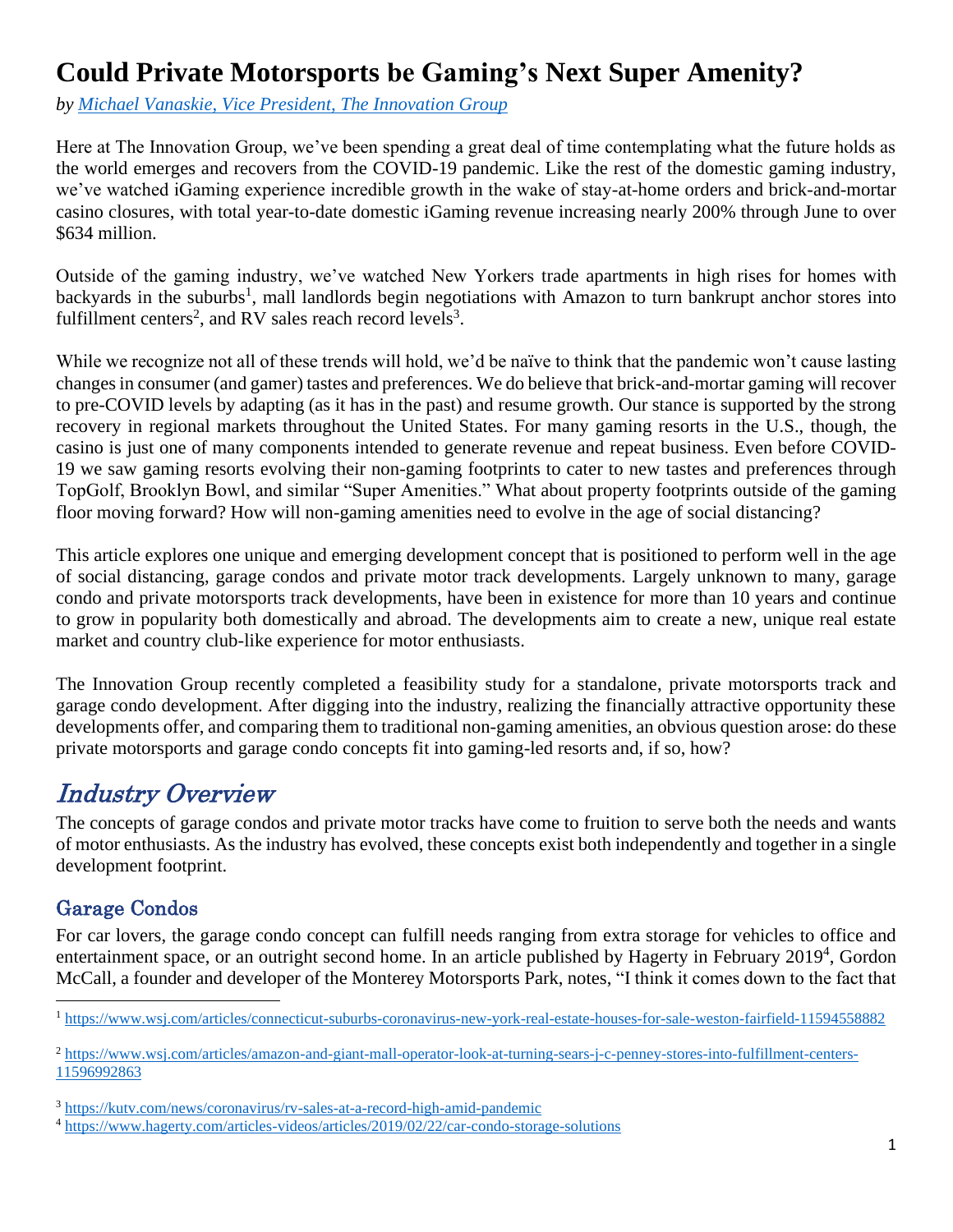the car market is still very strong, and people have limited space at home, regardless of how modest or lavish their home situation might be." While the need for extra space has been a driver for the storage industry for decades, in many cases, garage condo developments offer much more than an additional garage to store vehicles.

The garage condo concept offers potential buyers the opportunity to purchase a connected garage unit—typically ranging from 600 to 2,000 square feet—in a common interest community. Condos vary in price, but generally range from the low-\$100,000s to more than \$500,000. Owners purchase an unfinished shell and complete the buildout themselves with typical buildout budgets ranging from the low-\$100,000s to more than \$1 million. The high initial purchase prices these unfinished spaces command offer an attractive return to developers.

#### Private Motorsports Tracks

Private motorsports tracks operate similarly to other private social club concepts. While golf clubs and country clubs offer an upscale experience for socializing and networking targeted to golf and tennis enthusiasts, private motorsports tracks aim to offer the same experience for car lovers. Members typically pay an initiation fee as well as annual membership dues in exchange for access to the private track and/or motorsports club—along with corresponding amenities—and a dedicated amount of annual track time. Depending on the membership type, development size, quality, and amenity offering, initiation fees at motorsports tracks range from under \$10,000 to more than \$100,000. Actual track lengths at these developments range from one to more than five miles.

#### Garage Condos & Private Motorsports Tracks

While garage condos and private motorsports track developments have existed, independently, for more than a decade, the combination of garage condo communities and private motorsports tracks are a relatively nascent concept. There are currently fewer than 50 of these developments across the United States, which aim to offer the "best of both worlds" to motor enthusiasts – a place to store and enjoy their vehicles while connecting with likeminded car lovers in the context of these development's broader range of amenities. Off-track offerings include everything from owner clubhouses and event spaces to food-and-beverage outlets. In some cases, like the Thermal Club in Thermal, California, multimillion-dollar mansions have also been built around the development's private test tracks.

## Industry Sales Data

There is currently little to no data publicly available on the garage condo and private motorsports track industries' overall sales, occupancy, and membership count trends, among other key performance indicators. Despite the lack of data availability, The Innovation Group was able to triangulate a high level of both garage condo unit and membership sales trends for select developments through various media articles. Based on the published dates of each article, we were able to estimate the number of garage condo units and/or memberships sold since the development began its sales efforts and/or since the last sales update. Like traditional condo developments and time shares, these developments typically begin selling units and memberships well before opening or even breaking ground, which provides an attractive financing tool for developers. A selection of the sales trends we compiled around key developments follows.

#### M1 Concourse

The M1 Concourse development in Pontiac, Michigan broke ground in June 2015 and opened its first phase in August 2016. We were able to find multiple sales updates for the development through our online media research. According to various articles, sales efforts began in November 2014 for M1 Concourse. Data suggests there was strong demand for Phase 1. As of March 2015, the development had sold 70% of the 80 total garage condo units planned and all 80 units were sold out by the time the construction broke ground. The next published sales update occurred in June 2016, which indicated all 57 additional Phase 2 units had sold out. The final sales update we found was in regards to the 94 units included in Phase 3. In March 2019, M1 Concourse had sold through 43 of the 94 Phase 3 units.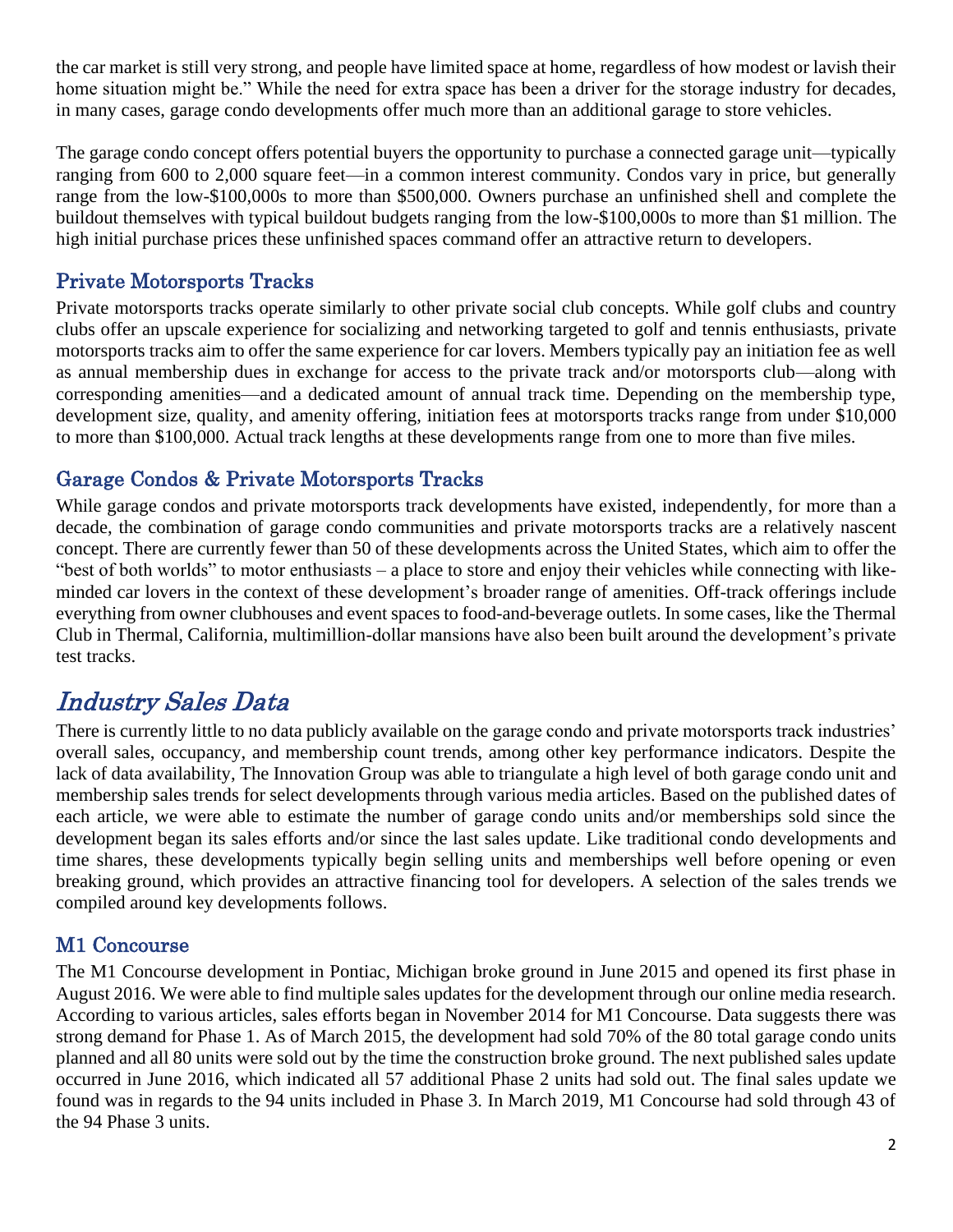Pricing for the unfished shell units ranged from \$165,000 to more than \$1 million across all three development phases, with units ranging in size from 500 to 1,300 square feet. All private garage owners were required to purchase a membership to M1 Concourse with an initiation fee of \$20,000 and an annual dues commitment of \$3,950. Each member is guaranteed six hours per week of track time plus unlimited access to area amenities, including a clubhouse, events center, shops, restaurant, and service centers.

| <b>MIL CONCOURSE   PRISE 1</b><br><b>Broke Ground: June 2015</b> |                                          |                              |                         |         |  |  |  |  |  |
|------------------------------------------------------------------|------------------------------------------|------------------------------|-------------------------|---------|--|--|--|--|--|
| Sales Efforts Initiated: November 2014                           |                                          |                              |                         |         |  |  |  |  |  |
| <b>Date</b>                                                      | Sales update                             | <b>Total Units Available</b> | <b>Total Units Sold</b> | % Sold  |  |  |  |  |  |
| May 2014                                                         | 475 people have reserved garage/condos   | 80                           | 0                       | $0.0\%$ |  |  |  |  |  |
| November 2014                                                    | Garage condos sales begin                | 80                           | 0                       | $0.0\%$ |  |  |  |  |  |
| <b>March 2015</b>                                                | 56 of 80 Phase 1 garage condos sold      | 80                           | 56                      | 70.0%   |  |  |  |  |  |
| June 2015                                                        | All 80 Phase 1 garage condos sold out    | 80                           | 80                      | 100.0%  |  |  |  |  |  |
| June 2016                                                        | Sold out of all 57 Phase 2 garage condos | 137                          | 137                     | 100.0%  |  |  |  |  |  |
| March 2019                                                       | Sold 180 garage condos                   | 231                          | 180                     | 77.9%   |  |  |  |  |  |

**M1 Concourse | Phase 1**

Source: M1 Concourse, Various media







Based in Penticton, British Columbia and offering memberships only (i.e., no garage condo units available for sale), Area 27 Motorsports Park broke ground in December 2015 and opened in June 2017. We have assumed membership sales efforts began six months prior to groundbreaking. The development opened in September 2017. The only published sales data we found occurred in January 2018 and indicated all 300 memberships were sold, indicating that the development sold through all available memberships by its eighth month of operations.

Membership initiation fees ranged from \$55,000 to \$65,000, with annual dues ranging from \$3,000 to \$4,000. Amenities include a clubhouse, locker rooms, pro shop, and restaurant.

| Area 27 Motorsports Park            |                                     |                                       |                               |         |  |  |  |  |
|-------------------------------------|-------------------------------------|---------------------------------------|-------------------------------|---------|--|--|--|--|
| <b>Broke Ground: December 2015</b>  |                                     |                                       |                               |         |  |  |  |  |
| Sales Efforts Initiated: June 2015* |                                     |                                       |                               |         |  |  |  |  |
| <b>Date</b>                         | Sales update                        | <b>Total Memberships</b><br>Available | <b>Total Memberships Sold</b> | % Sold  |  |  |  |  |
| June 2015                           | Sales efforts begin                 | 300                                   |                               | $0.0\%$ |  |  |  |  |
| January 2018                        | Sold out all 300 family memberships | 300                                   | 300                           | 100.0%  |  |  |  |  |

Source: Area 27, Various media; \*Assumed sales effort commencement date